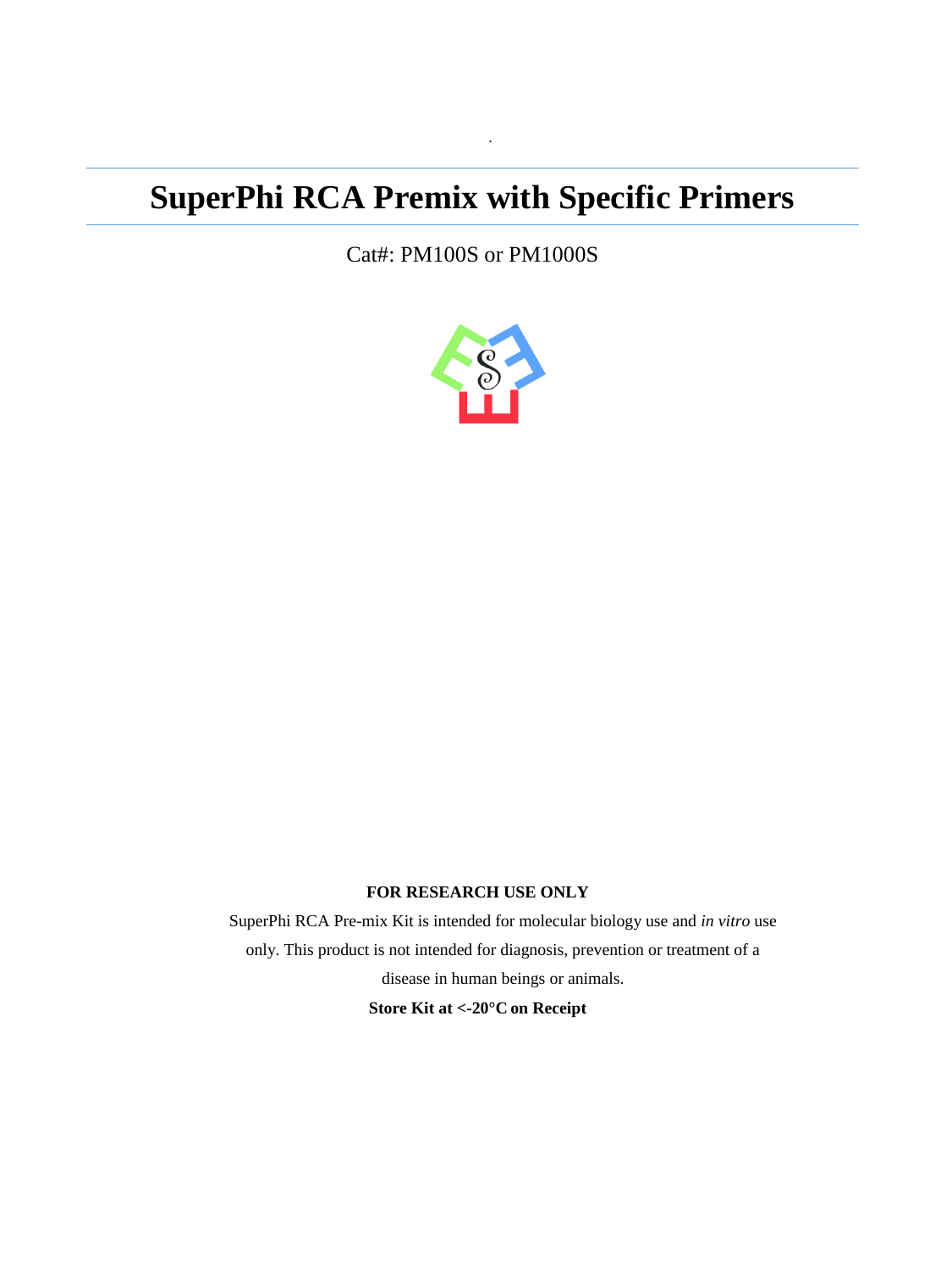

# **Description**

This kit was developed to amplify specific template DNA using customized primers through Rolling Circle Amplification (RCA) technology. This premix is optimized for efficient and reproducible RCA, an equivalent of *SuperPhi* RCA with Specific Primers Kit (Cat#: Phi100S). This premixed formulation saves time and reduces contamination due to a reduced number of pipetting steps required for RCA set up. The starting circle DNA template concentration should be more than one nano-gram. Using excessive multiple primers complementary to template DNA in RCA reaction will generate multiple amplification origins and significantly enhance DNA amplification efficiency.

# **Kit Components:**

| <b>Components</b>                    | <b>100 Reactions</b> | <b>1000 Reaction</b> | <b>Storage</b>   |
|--------------------------------------|----------------------|----------------------|------------------|
|                                      | $(Cat\#: PM100)$     | $(Cat\#: PM1000)$    |                  |
| <b>Sample Buffer</b>                 | $800 \mu l$          | $10x800 \mu l$       | $-20^{\circ}$ C  |
| <b>SuperPhi Premix with Specific</b> | $500$ $\mu$          | $10x$ 500 $\mu$ l    | $\epsilon$ -20°C |
| Primers (#PM100S)                    |                      |                      |                  |

# **Detailed Protocol**

## **1. Preparation of Sample Mix:**

Sample Mix could be prepared, depending on material sources, as described below:

#### **1.1. Purified DNA or DNA ligation/assembly reactions:**

Transfer  $3 \mu$ l of Sample Buffer into a 0.2 ml PCR tube.

Add 1 µl of circular DNA ( $\geq 1$  pg/ $\mu$ l) to the above PCR tube.

Heat to 95 ˚C for 3 minutes and then quickly cool to 4˚C.

Keep the samples on ice until use.

#### **1.2. Bacterial colonies:**

Transfer 4 µl of Sample Buffer into a 0.2 ml PCR tube.

Pick 1/10 to 1/100 of the colony (approximately  $10^2 \sim 10^4$  cells) and add to the above PCR Tub. Heat to 95 °C for 3 minutes and then quickly cool to 4°C.

Keep the samples on ice until use.

#### **1.3. Liquid bacterial culture:**

Transfer 3.0~3.8 µ of Sample Buffer into a 0.2 ml PCR tube.

Add  $0.2~1.0$  µl of saturated overnight culture to the above PCR tube.

Heat to 95 °C for 3 minutes and then quickly cool to 4°C.

Keep the samples on ice until use.

#### **1.4. Glycerol stock:**

Transfer 3.0~3.8 µl of Sample Buffer into a 0.2 ml PCR tube.

Add  $0.2~1.0$  µl of glycerol stock to the above PCR tube.

#### Heat to 95 ˚C for 3 minutes and then quickly cool to 4˚C.

[www.evomicscience.com](http://www.evomicscience.com/) 725 San Aleso Ave. Suite 3, Sunnyvale, CA 94085 info@evomicscience.com Page  $1/2$  Version 2019-01